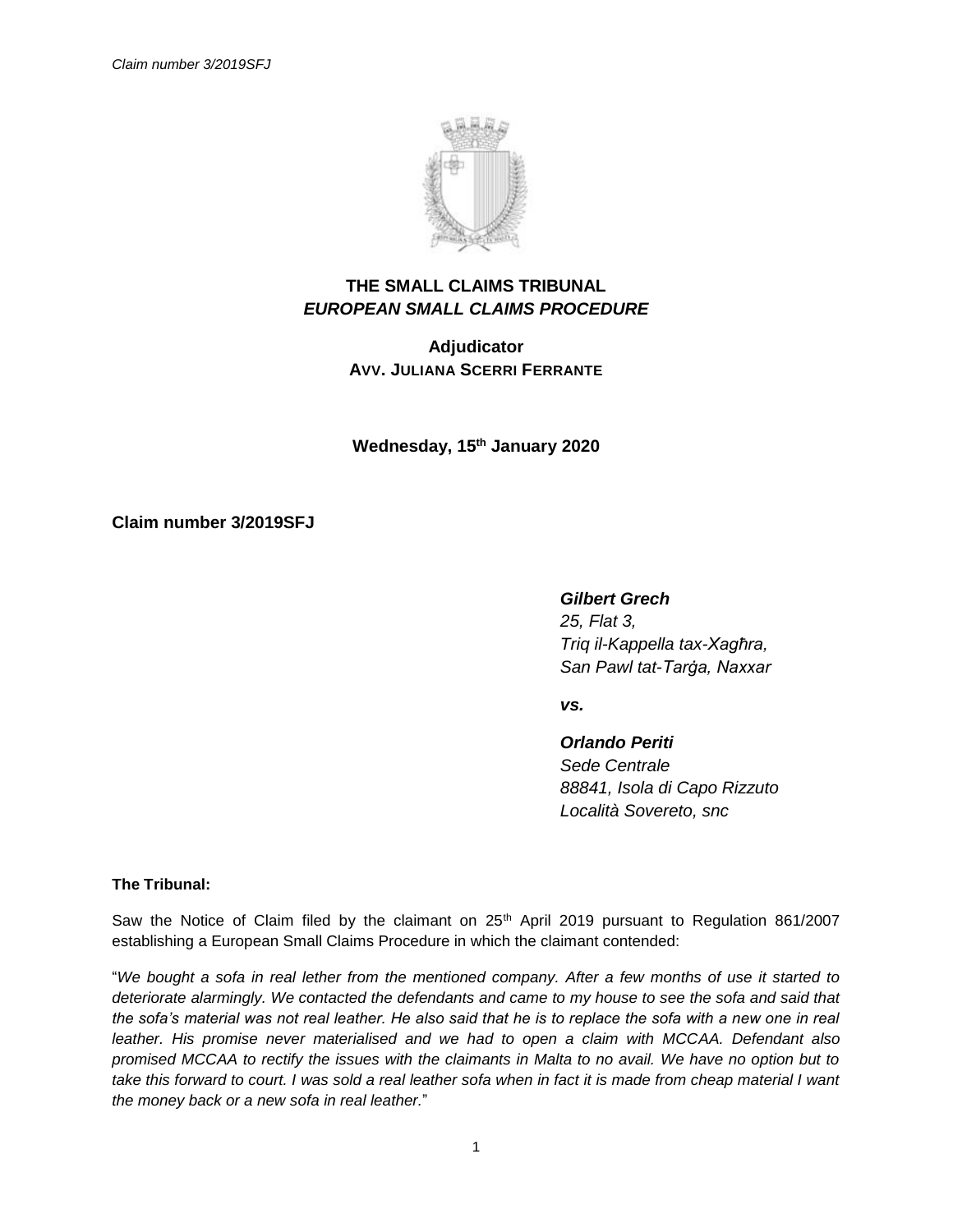Saw that according to the Notice of Claim, the claimant was claiming the amount of **two thousand Euros (€2,000.00)**.

Saw that the defendant was served with the Notice of Claim on 30<sup>th</sup> July 2019 as appears from the notice of service.

Saw that the defendant filed neither a Reply nor any submission whatsoever.

Saw that in the Notice of Claim, the claimant opted to dispense with a hearing.

Read all the documentation.

## **Exposition**

The Tribunal observed that in support of the Notice of Claim, the claimant produced photographs of the alleged sofa as well as an unauthenticated copy of a letter sent to the defendant in which he outlined his complaint. It seems that this letter was sent to the defendant by registered mail.

Furthermore, the claimant provided a photograph of the invoice which indicates that the claimant paid two thousand and one hundred Euros (€2,100.00).

The claimant produced copies of e-mail correspondence exchanged in relation to the sofa in question as well as in relation to the promised replacement. According to this e-mail correspondence, the defendant accepted fault.

The Tribunal saw the photographs and read the e-mail correspondence presented. These documents, although not strengthened by the claimant's sworn testimony, make it quite clear that the claimant purchased a sofa from the firm run by the defendant, which sofa was advertised as being made out of real leather but apparently was not so manufactured. Judging by the relative e-mail correspondence, it is also clear that the defendant admitted the claimant's claim insofar as he promised that the sofa would be replaced by another sofa which would be made out of real leather.

The Tribunal notes that in civil cases, the adjudicator must decide the case according to his convictions emanating from the balance of probabilities. In the present case, the Tribunal firstly observes that the claimantcould have gone a step further and substantiated his claims through submission of a sworn statement. However, the Tribunal notes that in spite of the fact that the defendant was served with the Notice of Claim, he never opposed this claim in any way.

The Tribunal observes that Article 9(1) of Regulation 861/2007 states: "*The court or tribunal shall determine the means of taking evidence and the extent of the evidence necessary for its judgment under the rules applicable to the admissibility of evidence. The court or tribunal may admit the taking of evidence through written statements of witnesses, experts or parties. It may also admit the taking of evidence through video conference or other communication technology if the technical means are available.*"

The Tribunal further observed that the Preamble to the Regulation delegates to national law questions relating to the standard of proof. However, the Preamble emphasises that the objective of the Regulation is "*to simplify and speed up litigation concerning small claims in cross-border cases*".